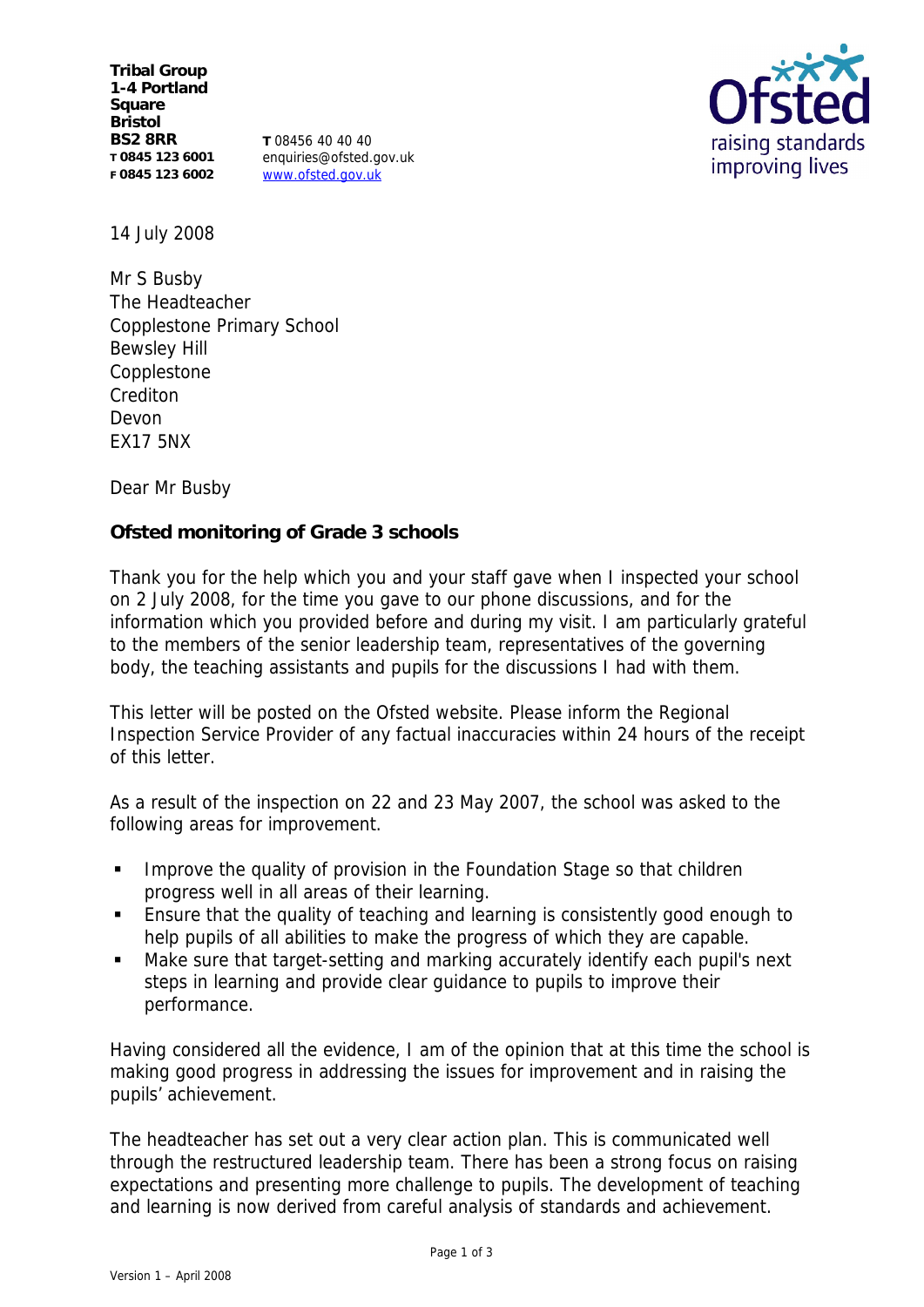

Evaluating school performance is rigorous and governors are now providing the challenge through asking searching questions of school leaders.

The 2007 national test results for Year 6 were below average. Given their capabilities, pupils made inadequate progress in mathematics and writing. The school has set adequately challenging targets for this year but has aspirational longer term objectives. It has revised and redeveloped its system for tracking progress and ensuring that areas of underachievement are addressed. The new system is providing evidence to show that most pupils are making good progress. The unvalidated 2008 national test results for Year 6 suggest standards are above average. The effective use of well chosen resources to tackle gaps in pupils' skills is having a positive impact, particularly in numeracy and writing.

Good progress has been made in addressing the shortcomings in provision for the children in the Foundation Stage. The Reception class areas are bright, inviting and well equipped to support independent learning. The outdoor area is developing well into an area that encourages creative thinking and interplay. There are well established systems for day to day tracking that all adults contribute to. The progress children make in all areas of learning are analysed and good work has started in matching more closely resources to meet the individual needs of children. There is a good balance of teacher led activities and those that children choose for themselves. Appropriate emphasis is given to developing social skills through role play and daily routines. More attention is now being given to planning activities to promote knowledge and understanding of the world and creative development. Children are very motivated and highly independent; a measure of the successful teaching and provision.

The school has worked hard to improve the quality of teaching and learning. There is no inadequate teaching and much better systems in place for lesson planning that are consistently applied across the school. Lessons provide more opportunity for pupils to work together discussing ideas and listening to those of others. Learning intentions are clear and activities are well matched to the different ability groups. Teachers are making much better use of assessment information and there are good examples of planning for specific groups. During the main part of the lesson, questions help teachers assess learning but they do not always act on this information, leading to a lack of pace for some more able pupils. Excellent use is made of teaching assistants to ensure small group teaching is effective. The thoughtful programme of training for teaching assistants and teachers has significantly strengthened expertise in teaching English and mathematics. This has further added to the effectiveness of learning by pupils and their overall good progress.

There is a rigorous assessment cycle in place with highly effective tracking for all pupils. This is beginning to develop a culture of accountability where teachers have accurate data on the progress of individuals and groups which is discussed with the headteacher as part of the performance management cycle. This data is enabling challenging targets to be set for most individuals and year cohorts, but still need refining for the more able pupils. The intervention that follows from progress tracking is thoroughly monitored to ensure maximum effectiveness. The revised